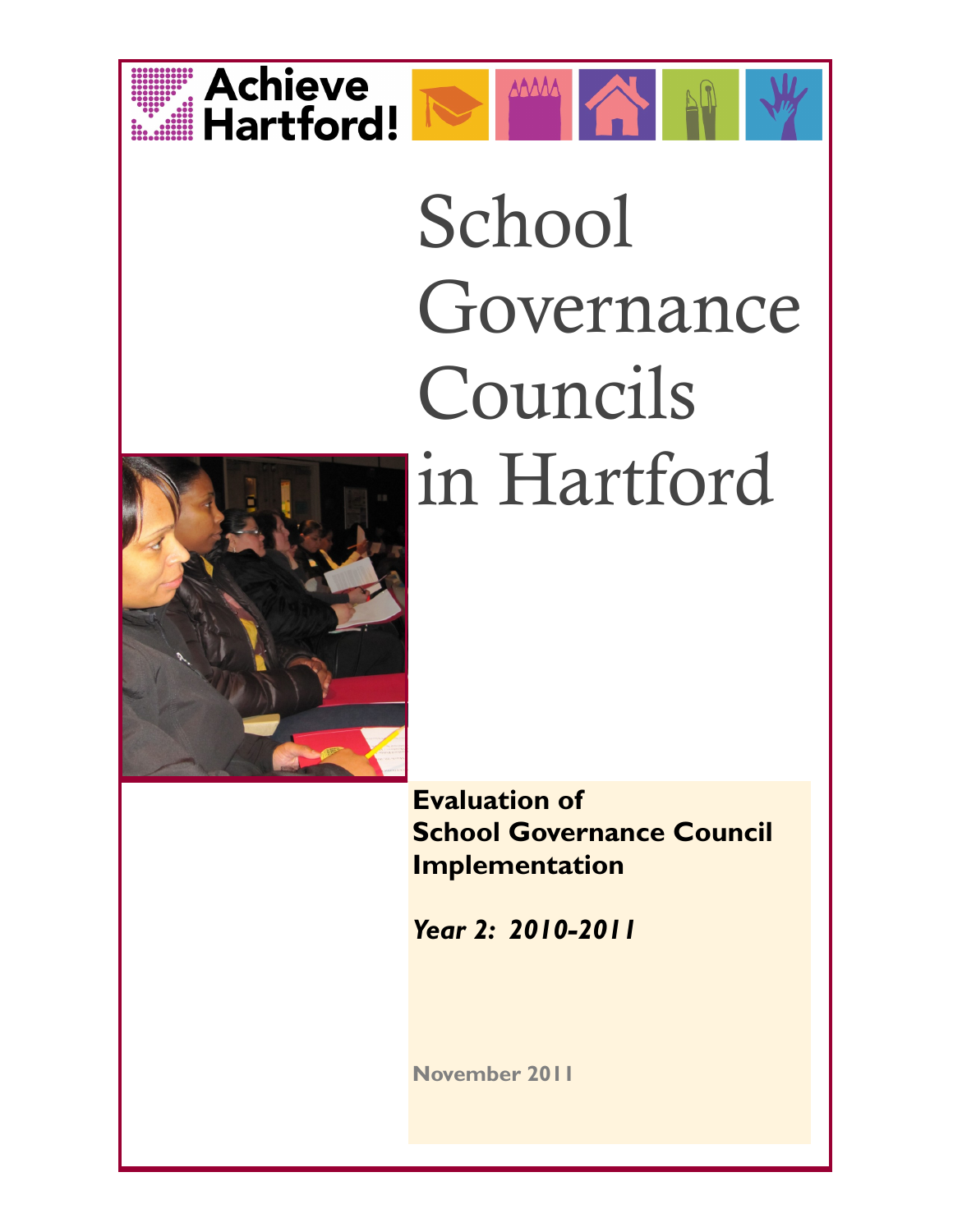## **Acknowledgments:**

Achieve Hartford! wishes to thank the Hartford Public Schools School Governance Council Coordinator, Carmen Sierra, for her timely provision of SGC data and facilitation of key opportunities for survey administration. In addition, we owe a debt of gratitude to the SGC members from University High School for Science and Engineering, Kennelly Elementary School, and the Core Knowledge Academy at Milner, for their time in the development of our three case studies.

This evaluation would not have been possible without the assistance of Dr. Stefanie Chambers, Trinity College Professor of Political Science—and Achieve Hartford! Board Member—and the six undergraduate interns assigned to assist in the data collection within this report:

> Ali Gutermann '13 Andrew Weiss '13 Begaeta Nukic '11 Harry Melendez '11 Jack Palley '13 Ylan Nguyen '12

© Achieve Hartford!, November 2011.

221 Main Street, Hartford, CT 06106

*www.achievehartford.org*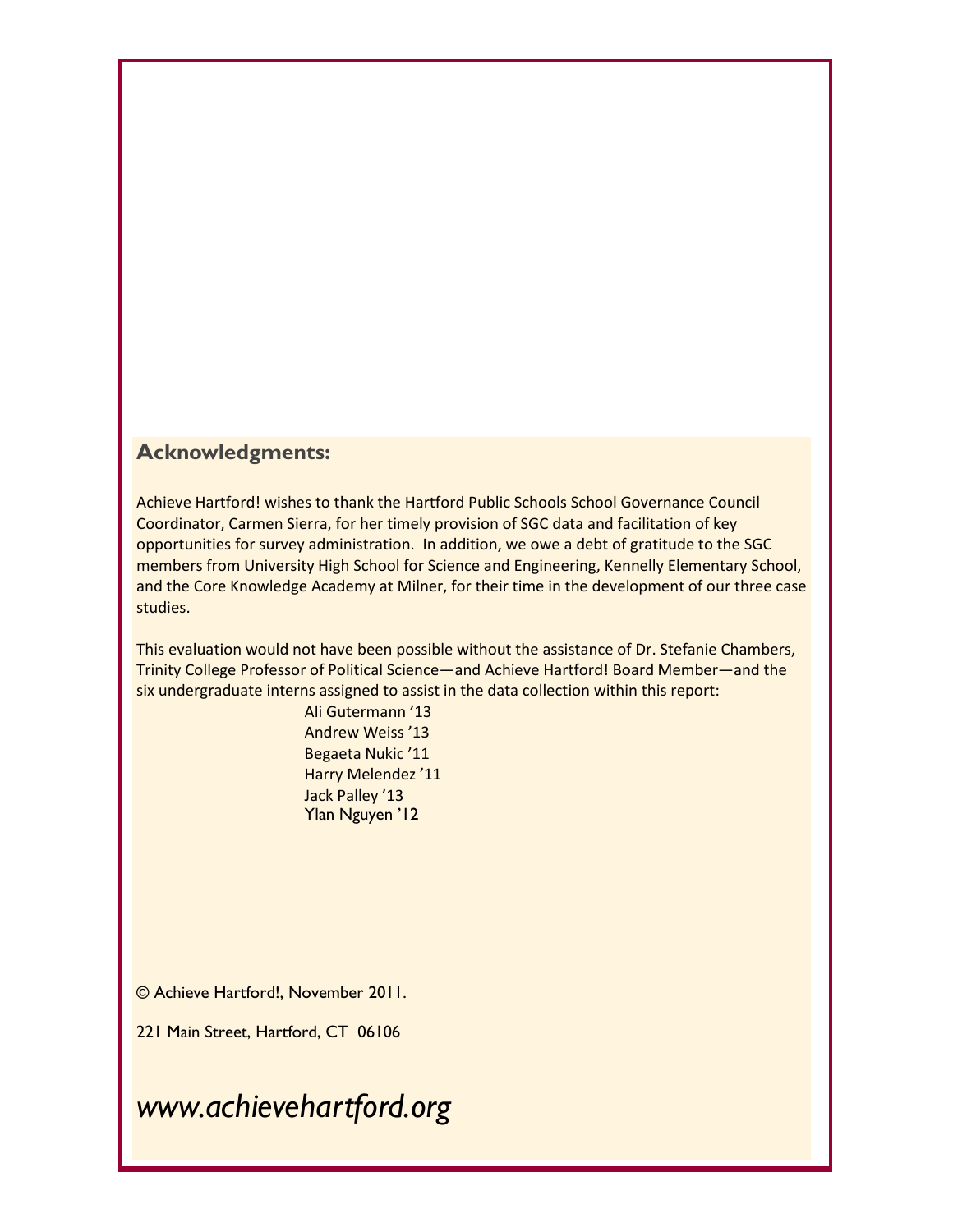## School Governance Councils in Hartford

**\_\_\_\_\_\_\_\_\_\_\_\_\_\_\_\_\_\_\_\_\_\_\_\_\_\_\_\_\_\_\_\_\_\_\_\_\_\_\_\_\_\_\_\_\_\_\_\_\_\_\_\_\_\_\_\_\_\_\_\_\_\_\_\_**

## Evaluation of School Governance Council Implementation **Year 2: 2010-2011**

Guided by a policy adopted by the Hartford Board of Education in May 2009, the Hartford Public School District (the District) has spent the past two years implementing School Governance Councils (SGCs) at nearly all of its schools. As a key element of the District's 2008-2011 Strategic Operating Plan, SGCs represent the District's effort to institutionalize community and parental involvement within each of its schools, and to create accountability for delivering a highquality education to students throughout the school community.

Because of the potential of these councils to impact student achievement - as well as the significant investment made by the District to support these councils - Achieve Hartford! has conducted an independent evaluation of SGCs in Hartford as part of its efforts to monitor school performance and inform the community. This report represents Year 2 of the evaluation and, similar to Year 1, addresses both policy compliance aspects of SGC implementation as well as the overall functionality of SGCs according to research-based principles of site-based management. Building on Year 1, this year's evaluation also introduces short case studies of three SGCs, specifically highlighted to point out some of the best practices and lingering challenges prevalent among Hartford SGCs, which are progressing in varying stages of development.

## **Executive Summary**

Implementation of SGCs in Hartford continues to be very positive, as our research indicates a very high rating of SGCs among members and a high completion rate of SGC responsibilities. However, many SGCs were still struggling to recruit a sufficient number of parents according to Board policy, and some reported room for improvement regarding the sharing of authority.

Highlights of Year 2 implementation include the following:

- 12 schools launched SGCs in 2011-2012 for a total of 40 out of 47 schools (Adult Education included) and 378 total SGC members in Hartford
- 100% of new SGCs participated in up to five trainings.
- Each of the five content-specific trainings attracted more than 50 SGC members.
- 85% of SGCs completed the majority of their responsibilities, with 29 schools completing 100% of duties assigned to them.
- SGC members in Year 2 felt more prepared to analyze student data and school budgets than what was reported last year, as measured by our annual survey.
- Only 63% of SGCs reached 50% parent membership as required by Board policy.
- For those SGCs that could attend the school budget training, only an average of 1 parent from each SGC was able to attend.

In only its second year of SGC implementation, 40 out of 47 Hartford Public Schools operated school governance councils, the vast majority of which represent strong decision-making bodies with members who are informed and empowered to affect positive change at their schools. While small areas for improvement exist, Year 2 represented another year of highly successful implementation of SGCs throughout the city.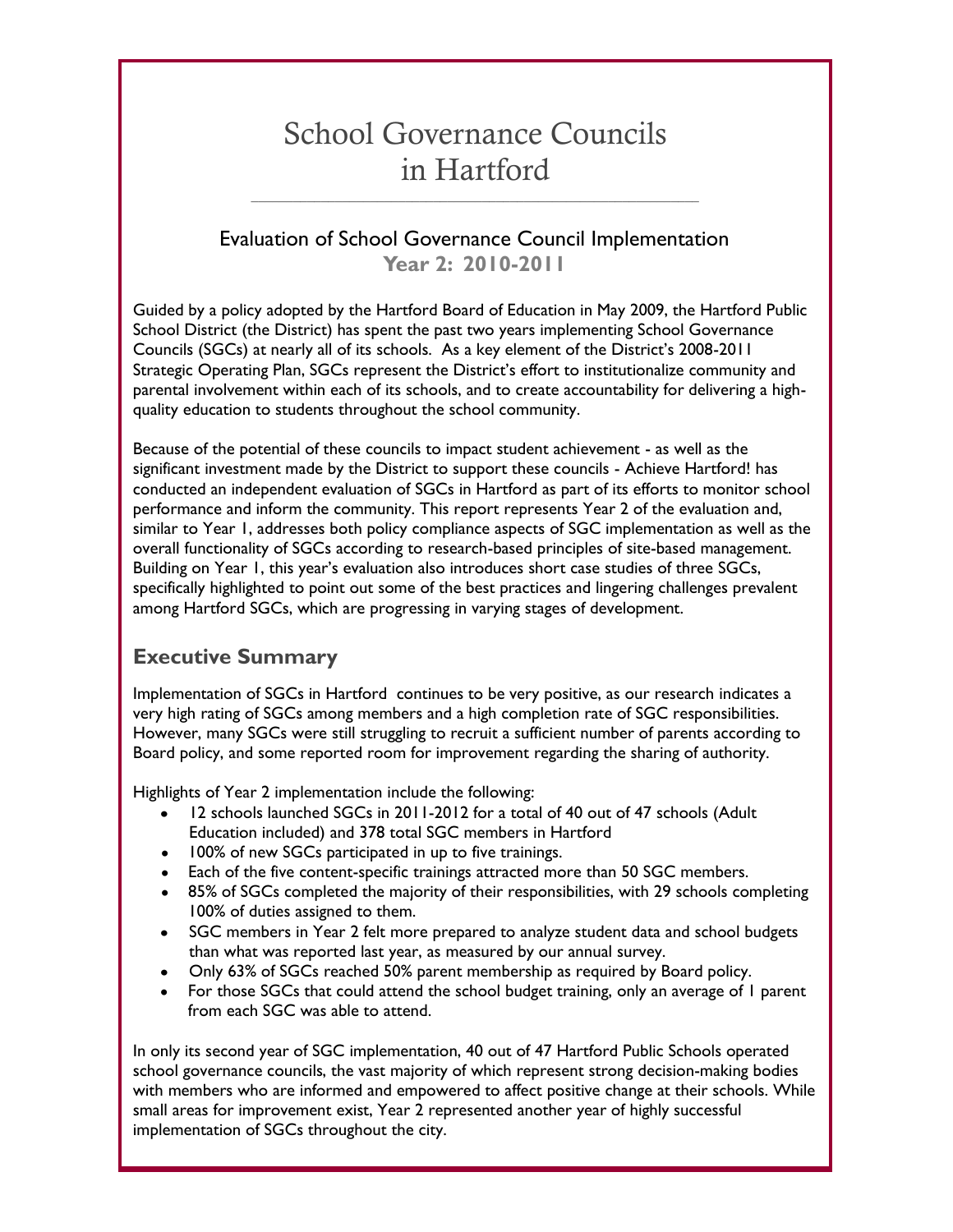## **Summary of Year 2 Implementation**

## **New Schools Added**

In Year 2 of SGC implementation in Hartford, all 28 SGCs that operated in Year 1 continued their operation, while an additional 12 schools implemented SGCs, bringing the total to 40 out of all 47 schools in Hartford, when you include Adult Education.

#### Schools with new SGCs in the 2010-11 school year included:

- 1. Annie Fisher STEM
- 2. Betances Early Reading Lab
- 3. Burr Elementary
- 4. Clark Elementary
- 5. Dwight/Bellizzi Asian Studies Academy
- 6. Maria Sanchez Elementary
- 7. Martin Luther King
- 8. Mary Hooker Magnet
- 9. McDonough Expeditionary Learning\*
- 10. Milner Core Knowledge
- 11. Rawson Middle Grades Academy
- 12. Weaver Journalism & Media Academy

## **Updated Evaluation Criteria**

Last year, Hartford SGCs focused on accomplishing only three of the seven responsibilities outlined in the Board's Policy:

- 1. Analysis of student achievement data & revision of the School Accountability Plan
- 2. Development and approval of the school budget
- 3. Creation of a school compact

This year, SGCs were also expected to take on the remaining four duties:

- 4. Principal recommendation (in the event of a vacancy)
- 5. Advising the principal on programmatic and operational improvements
- 6. Promotion of the school in respect to the school choice process
- 7. Advising the principal on the parent survey and parental involvement issues

#### **New Training Model**

In direct response to needs made public by many SGC members last year, the District decreased the length of new SGC orientation training, increased the amount of training opportunities specifically focused on the budget and school accountability plan, and added new training resources.

Whereas SGC training last year consisted of three days of team building and one day of content, this year's trainings included one day of team building and four days of content:

- Team Building for new SGC members led by Leadership Greater Hartford (LGH)  $\bullet$
- Review of SGC Roles & Responsibilities
- School Budgeting (five offerings)
- School Accountability Plans (two offerings, one provided by LGH)
- School Compact (two offerings, one provided by LGH)

In addition to these 5 training sessions, the following resources were provided:

- Comprehensive SGC Handbook describing key concepts, duties, and deadlines
- Training session just for SGC principals on how to effectively execute their role
- 4 Networking session for SGC parent members and all school PTO members

\* The District reported that McDonough Elementary actually launched an SGC in 2009-2010, though no data was available to confirm.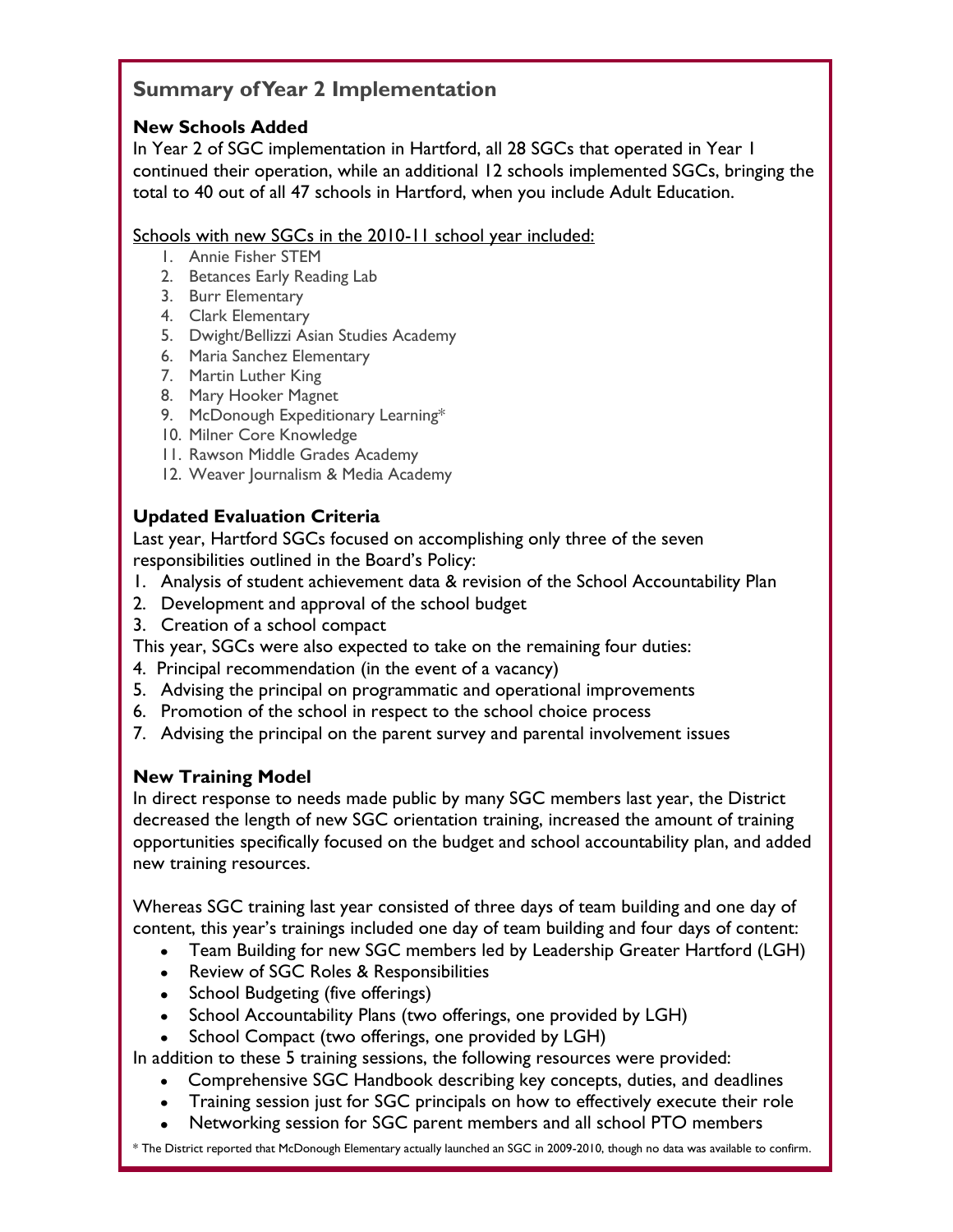- Creation of an online, self-guided budget training via a partnership between Leadership Greater Hartford (LGH), Hartford Public Schools, UConn, and Metro-Hartford Information Systems, released in February 2011
- Optional SGC process coaches assigned to individual SGCs (trained by LGH)
- Content experts available to SGCs or individuals upon request (trained by LGH)

## **Training Utilization**

While the five content-specific trainings were not mandatory for SGC members this past year, Achieve Hartford! chose to analyze the training attendance data collected by the District to understand how trainings were utilized by new and 2nd-year SGCs. The first two trainings were specifically designed for SGCs that were newly implemented this year, though new members within 2nd-year SGCs were welcome to attend as well.

| Trainings                      | $%$ of<br><b>SGCs</b><br>attending | % New<br><b>SGCs</b><br>attending | <b>Total</b><br>members<br>trained | Avg %<br>each<br>new SGC | $Avg \# new$<br><b>SCG</b><br>parents<br>trained | Avg $%$<br>new SGC<br>parents<br>trained |
|--------------------------------|------------------------------------|-----------------------------------|------------------------------------|--------------------------|--------------------------------------------------|------------------------------------------|
| Team Building                  | 35%                                | 92%                               | 75                                 | 61%                      | 3                                                | 63%                                      |
| <b>Roles, Responsibilities</b> | 33%                                | 83%                               | 60                                 | 47%                      | $\mathcal{P}$                                    | 43%                                      |
| <b>Budget</b>                  | 43%                                | 75%                               | 62                                 | 42%                      |                                                  | 25%                                      |
| <b>School Acct'ly Plan</b>     | 63%                                | 92%                               | 87                                 | 41%                      | $\mathcal{P}$                                    | 26%                                      |
| <b>School Compact</b>          | 40%                                | 75%                               | 53                                 | 38%                      | $\overline{\phantom{0}}$                         | 30%                                      |

Highlights:

- 28 of the 40 SGCs attended at least one training
- All 12 new SGCs attended trainings
- Six out of 12 new SGCs attended all five trainings, along with one 2nd-year SGC:
	- 1. Asian Studies Academy at Dwight/Bellizzi
	- 2. Betances Early Reading Lab School
	- 3. Burr Elementary
	- 4. Core Knowledge Academy at Milner
	- 5. Mary Hooker Magnet School for Environmental Sciences
	- 6. Sanchez School
	- + Kennelly School (2nd-year SGC)
- The following 12 schools did not attend any of the five content-specific trainings:
	- 1. Achievement First
	- 2. America's Choice at SAND
	- 3. Annie Fisher Montessori
	- 4. Bulkeley Lower/Upper High School
	- 5. Classical Magnet School
	- 6. Global Communications
	- 7. Hartford Magnet Middle School
	- 8. Journalism and Media Academy
	- 9. Naylor School
	- 10. Noah Webster Micro Society School
	- 11. Parkville Community School
	- 12. Sport and Medical Sciences Academy
- The School Accountability Plan training was the most widely attended training
- For those SGCs that could attend the school budget training, only an average of 1 parent from each SGC was able to attend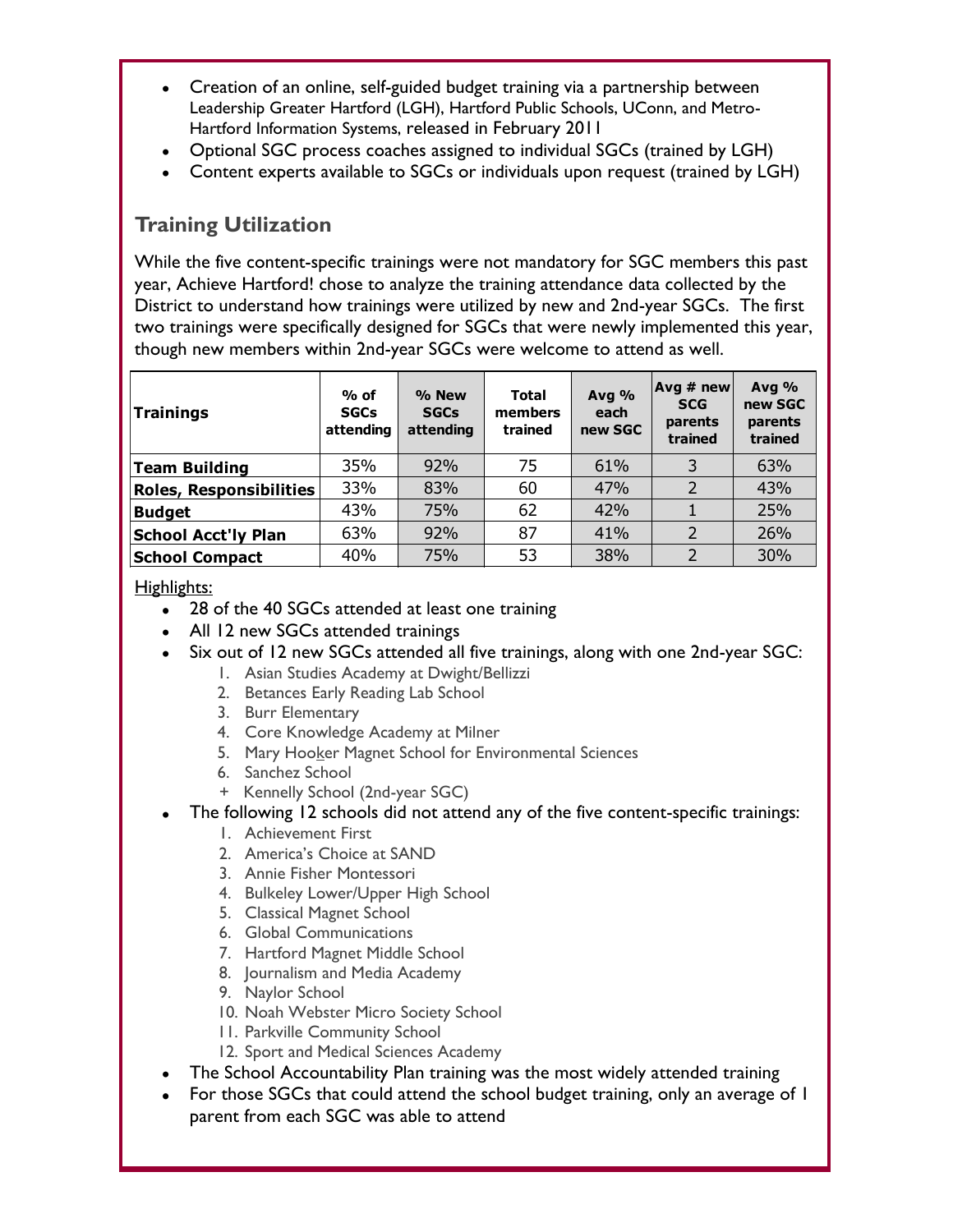## **Membership Makeup**

#### **Policy Provisions**

While four schools - America's Choice at SAND, Betances Early Reading Lab School, Core Knowledge Academy at Milner and Latino Studies Academy at Burns - were subject to State SGC policy in regards to membership this past year, the other 36 SGCs in Hartford were governed by the Hartford Board of Education's SGC policy, which stipulates the following:

- SGC membership shall not exceed 12 members
- Parents or legal guardians should comprise at least half of the membership of each SGC  $\bullet$
- The remaining members may be selected from among teachers, school staff, community  $\bullet$ members, school partners, and students (in the case of high schools)

#### **Compliance with the 50% Parent Membership Requirement**

Based on data received from the District, each SGC's total membership information is displayed in **Insert A** of this report. Highlights from the data include the following:

- On average, each SGC in Hartford had 10 members in 2010-2011  $\bullet$
- While some schools had a very high number of parents, only 63% of SGCs in Hartford  $\bullet$ were able to meet the 50% parent membership requirement
- 100% of magnet schools were in compliance, as relates to membership
- Only 48% of neighborhood schools were in compliance  $\bullet$
- New SGCs averaged a higher compliance percentage (67%) than 2nd-year SGCs (62%)

A summary of parent membership compliance is represented in the graphs below:

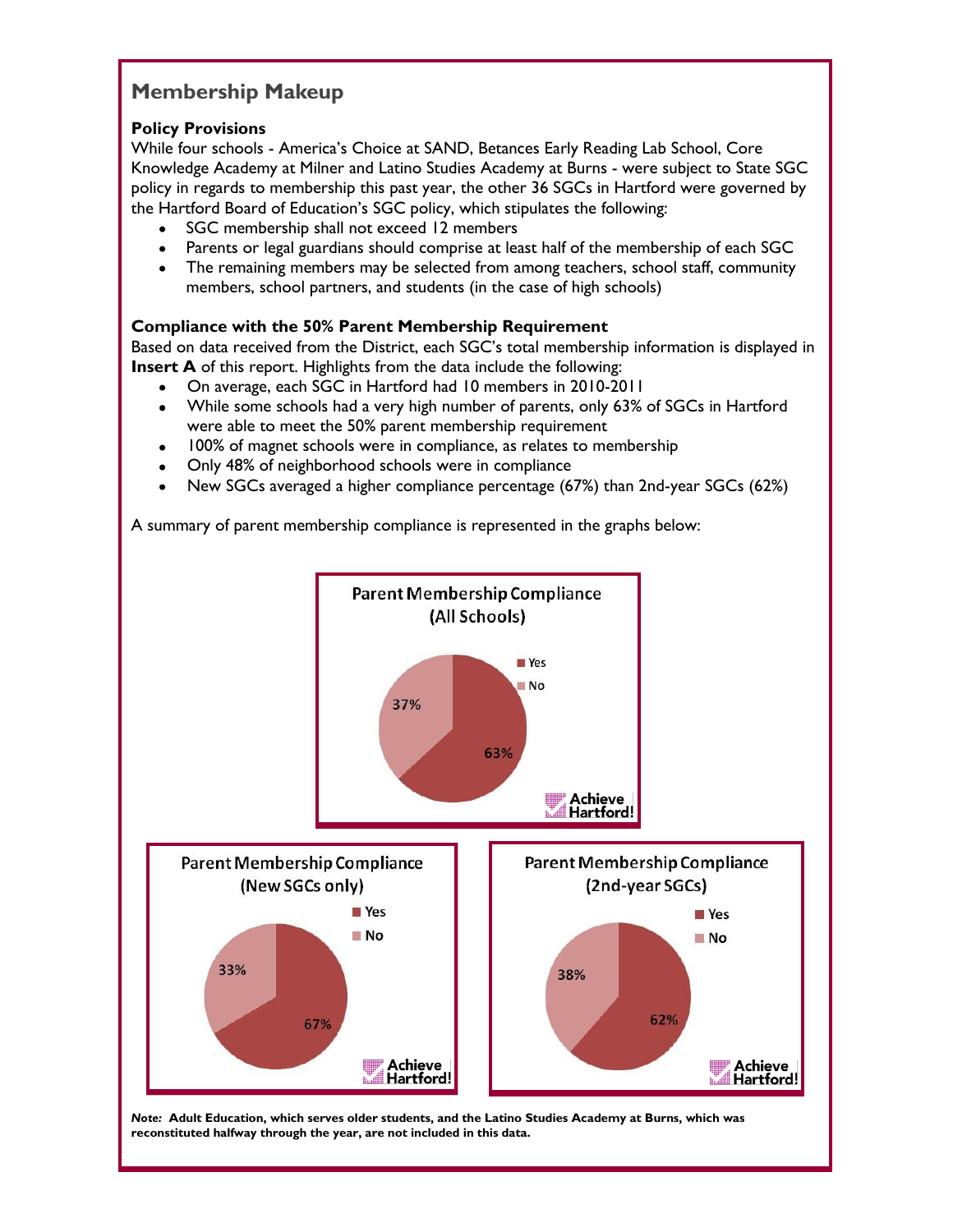## **Accomplishment of SGC Duties**

The seven main duties of SGCs in Hartford are:

- 1. Analysis of student achievement data in preparation of the School Accountability Plan
- 2. Development and approval of the school's budget
- 3. Creation and development of the school compact
- 4. Advise the principal on programmatic and operational improvements
- 5. Promotion of the school with respect to the choice application process
- 6. Advise the principal on conducting a parent survey and on parental involvement issues
- 7. Principal recommendation (in the event of a vacancy)

As we have reported, Hartford maintained 40 School Governance Councils in Year 2. The chart below illustrates progress of 39 SGCs (excluding Burns) across six of seven duties, based on data received from the District.



The seventh task of "principal recommendation" is not included because it only applied to the 10 SGCs that faced a principal vacancy this past year. It should be noted that in all cases where the SGC was able to influence the hiring process, its role was critical. Indeed, in one case, the SGC's recommended candidate was not the applicant preferred by the District, but nonetheless received the appointment.

While 29 of 39 SGCs were able to complete all six duties and 85% of all SGCs completed most of their duties, six schools in particular struggled to complete half of their responsibilities.

#### These schools were:

- 1. CommPACT at MD Fox (2/6 completed)
- 2. Core Knowledge Academy at Milner (3/6 completed)
- 3. High School Inc. (3/6 completed)
- 4. Journalism and Media Academy (3/6 completed)
- 5. Law and Government Academy (3/6 completed)
- 6. Mary Hooker Environmental Sciences (3/6 completed)

Despite 39 of 39 SGCs reporting having advised their principals on the 2010-11 School Climate and Satisfaction Surveys, 77 percent of parents district-wide did not participate in the survey, leaving room for improvement in SGC outreach efforts.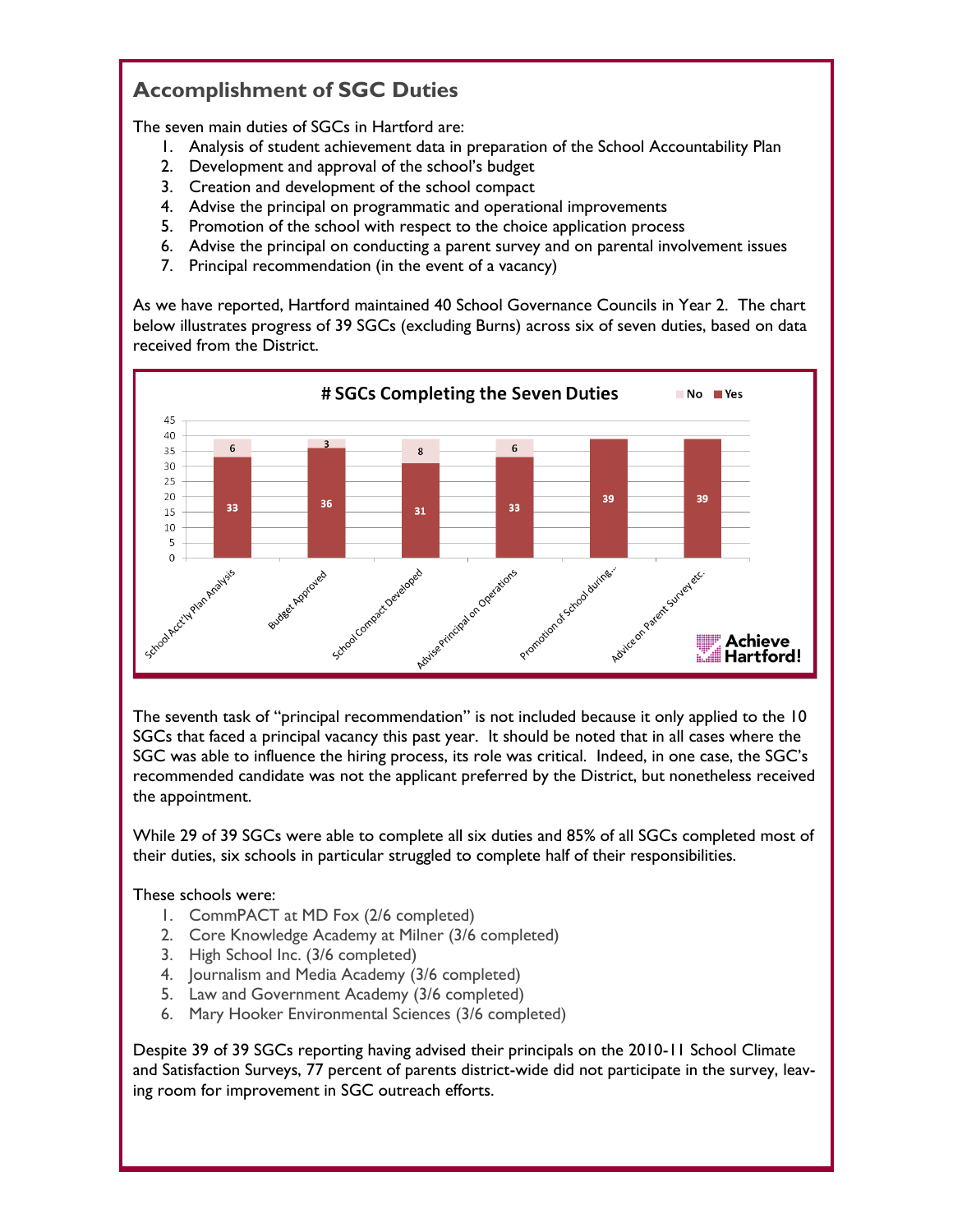## **Performance Relative to Site-Based Management**

Site-based management is defined as the delegation of decision-making authority to individual schools in a way that enables shared decision-making among the principal, teachers, parents, community members and students**<sup>1</sup>** . Provisions within Hartford's SGC Policy reflect a serious effort by the District and Board of Education to make SGCs in Hartford models of effective site based management. In addition to membership requirements that encourage shared decision-making, Hartford's SGC policy stipulates the following:

- All members are equal partners in decision-making and all decisions are made by consensus or a two-thirds majority vote where consensus is not achieved and a vote may be required.
- The co-chairs shall set meeting agendas, preside over meetings of the Council, etc.
- The principal shall be a non-voting member of the Council

To evaluate whether SGCs are functioning well with true shared decision-making taking place, Achieve Hartford! administered a survey to more than 160 SGC members, conducted informal interviews with various SGC members, and put together three case studies to represent the status of site-based management taking place in Hartford.

#### **Survey Design & Results**

The survey questions were designed to assess the following concepts that our research indicates are essential to effective site-based management:

- The degree to which SGC members feel well-prepared to take on their duties
- The degree to which authority is being shared among members of the SGC
- How well the SGC functions as a team
- The role of student achievement as a factor in decision making

#### **Highlights**

While the average responses for each rated survey question are displayed in **Insert B** of this report, key takeaways - categorized by the research criteria that guided the development of our questions - are noted in the table below:

| Key Element                                           | Criteria for Success                                                                                                                      | Key Takeaways                                                                                                                                                                                                  |
|-------------------------------------------------------|-------------------------------------------------------------------------------------------------------------------------------------------|----------------------------------------------------------------------------------------------------------------------------------------------------------------------------------------------------------------|
| Council<br><b>Prepared-</b><br>ness                   | Councils understand their role in policy<br>making and have received sufficient train-<br>ing to fulfill that role. <sup>2</sup>          | Council members reported that their knowledge was suffi-<br>cient enough to recommend changes to both the budget<br>and school accountability plan.                                                            |
| Real<br><b>Authority</b>                              | People at the school site must have "real"<br>authority over resources and policies that<br>affect teaching and learning. <sup>3</sup>    | Council members reported that their contributions to the<br>budget were meaningful and that parent and principal co-<br>chairs shared authority.                                                               |
| <b>Team</b><br><b>Dynamic</b>                         | Effective councils have an internal dy-<br>namic that is cooperative, collaborative,<br>and values the voice of each member. <sup>4</sup> | Council members reported feeling very comfortable shar-<br>ing their opinions during meetings, believing that their<br>SGC functioned well as a team, and that members have an<br>equal voice during meetings. |
| <b>Focus on</b><br><b>Student</b><br>Achieve-<br>ment | In order to improve school performance,<br>a council's attention should be focused<br>towards that end. <sup>5</sup>                      | Council members reported considering the impact on<br>student achievement in every decision they made and feel-<br>ing confident that actions taken by their SGC would im-<br>prove student achievement.       |

Responses to the rated survey questions once again painted an overall positive picture of SGCs in Hartford. When we compared answers from Year 1 to Year 2, we found that for three questions in particular, positive change took place this year. In Year 2, SGC members:

- agreed more strongly that there was flexibility in the budget to make meaningful change
- agreed there can engry this year that they were culturally propen.<br>and to analyze data as it relates to the School Accountability Plan. agreed more strongly this year that they were sufficiently prepared to tackle the budget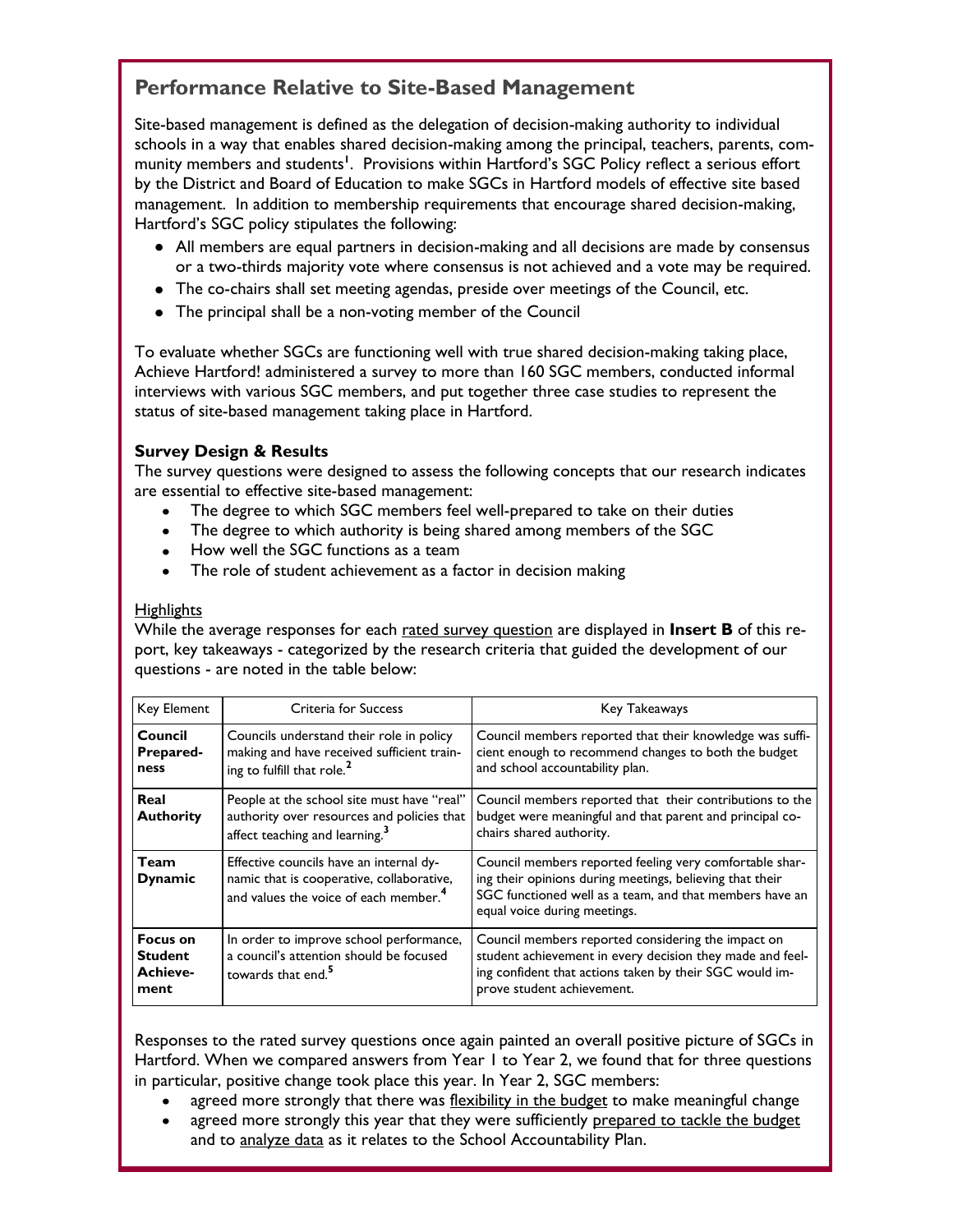Of note, when comparing the results of rated questions between Year 1 and Year 2, we found that, on average, the responses from principals were slightly higher than the average council member response. This tells us that principals in Hartford may have felt more optimistic about the level of capacity of their SGC and how well their SGC is functioning than their fellow council members.

Responses to the survey's open-ended questions brought out a slightly more balanced view of SGC operations. On the positive side, the open-ended questions highlighted how very empowered SGC members felt in their ability to advise the principal on a great deal of programmatic and budgetary issues that range from gaps in after school programming to student discipline to more strategically utilizing paraprofessionals. In addition, council members praised the opportunity they were given to advise the principal on issues related to parental involvement, and reported their opinions being sought after often.

On the areas for improvement side, the open-ended questions brought to light two particularly compelling insights related to site-based management:

- 1. Council members from one SGC to another reported a drastically different experience in their level of involvement in the budgeting process. While some SGCs went through their budget line-item-by-line-item over two full meetings, others reported being rushed through their budget with little to no opportunity to ask questions.
- 2. In regards to the SGC's responsibility to influence the promotion of their school during the choice process, many council members reported a lack of opportunity to influence the promotion of the school.

#### **Case Studies**

As part of this year's evaluation, Achieve Hartford! met with SGC members from a number of schools to more fully understand the factors that result in the varying levels of capacity among SGCs in Hartford.

Three schools were identified as SGCs being in different stages of development and - based on informal conversation with SGC members from across the district - being representative of the status of other SGCs in Hartford. The three schools identified for case studies were:

- University High School of Science & Engineering
- $\bullet$ Kennelly School
- Core Knowledge Academy at Milner

Phone and in-person interviews were conducted to complement the data collected from surveys and the membership data provided by the District. The goal of each case study was to illuminate both challenges and best practices from which other SGCs can learn in order to increase an SGC's capacity going forward. The following four pages summarize findings from each study.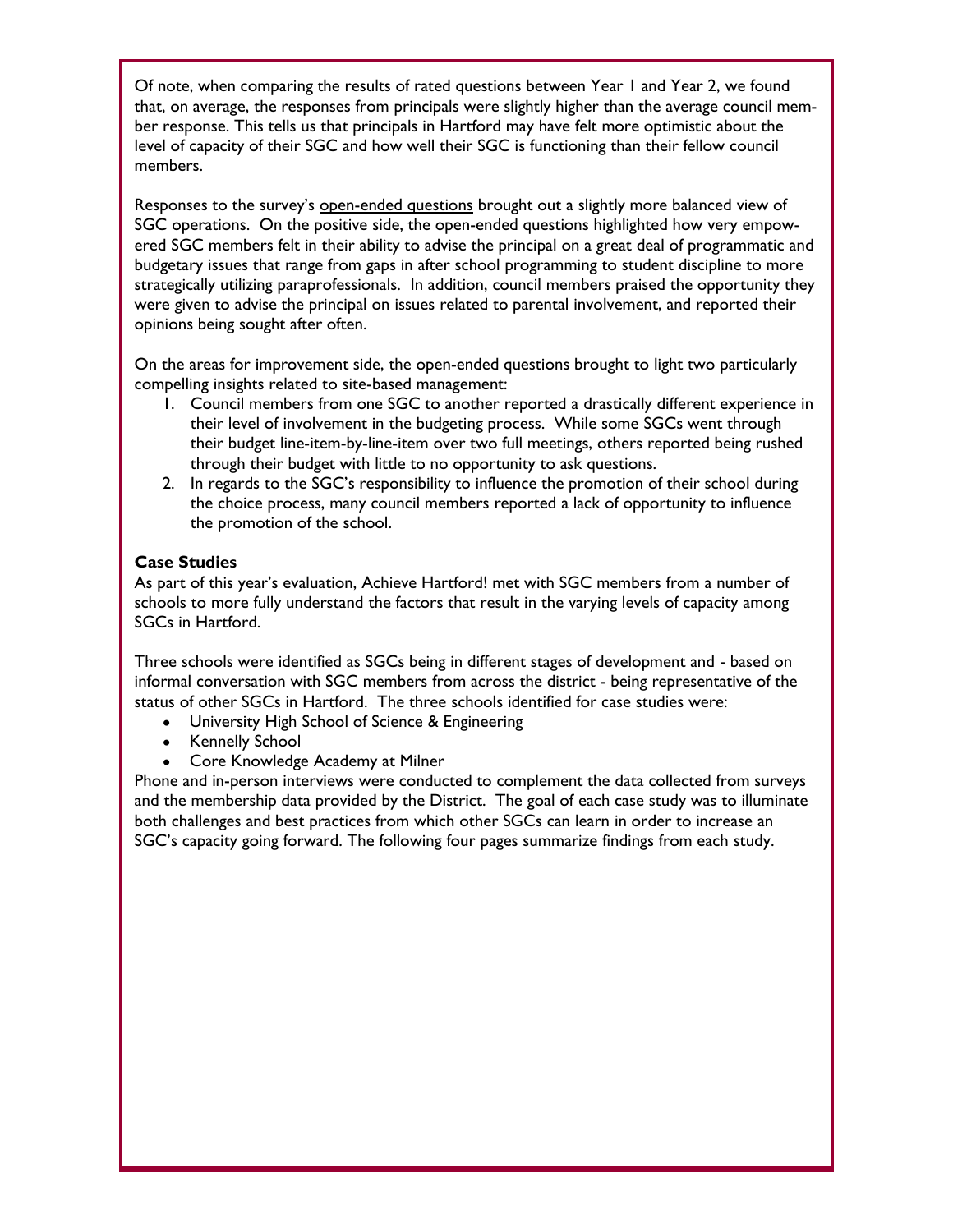## **University High School of Science & Engineering (UHSSE)** *Success through Process*

With 10 SGC members that include staff of the University of Hartford, three suburban parents and two Hartford parents, the SGC at UHSSE in 2010-2011 was functioning at an extremely high level of capacity. Interviews with three SGC members revealed what lies at the heart of their success: great process. Not only did UHSSE provide other SGCs with best practices via their innovative principal selection process, but the numerous small processes they utilized are exemplary in ensuring their SGC operates smoothly.

#### Small Processes

- An extremely focused and timed agenda prepared by SGC co-chairs for every meeting ensured that meetings rarely, if ever, exceeded the time allotted.
- Information sharing between SGC members ensured that those who miss a training still learned the major lessons and takeaways.
- Meeting minutes were documented in detail so people who missed a meeting could catch up.
- A formal voting process (Robert's Rules of Order) ensured that all were involved in decision making.
- Each SGC duty had a timeline attached to it to ensure it was fulfilled efficiently.

#### Larger Processes

- UHSSE created its own SGC operating manual to explain exactly how it should operate. This ensures that as membership changed, no one had to recreate procedure.
- In order to choose a new principal, UHSSE created its own selection process to supplement the work done by the District's Talent Office. The process involved SGC members observing and participating in discussion during first round interviews, as well as an incredibly well-executed "Town Meeting" forum, which featured more than the following components:
	- A school-wide student survey conducted and culled for the top 8 questions
	- One teacher and one parent moderating the forum
	- Written summary of each candidate's resume given to the audience
	- All questions typed, with parents, students and staff as question readers
	- Rating cards given to the audience to assess candidates
	- Highly structured SGC interviews of each candidate, with candidates preparing answers to some questions beforehand
	- Separate group (staff, students, parents) discussion of each candidate at the conclusion of the forum, with group ratings submitted to the SGC
	- Consolidation of SGC interview and group ratings, and a vote by the SGC for one candidate name to be forwarded on to HPS

#### **Takeaway:**

Having well thought out processes in place is absolutely essential to both operating an effective SGC and to sustaining that level of effectiveness over time. The Hartford Public School District invested heavily in ensuring that all SGCs have access to "process coaches," provided by Leadership Greater Hartford, to empower SGC members and assist the SGC in creating a collaborative culture**<sup>6</sup>** . The philosophy at work was simply that good process leads to effective governance.

Good process was common among all of the most effective SGCs, according to our observations in the field. It extended from the way in which SGC members were selected to the way in which meetings were scheduled, and from the way in which meetings were run to the way in which SGC responsibilities were carried out.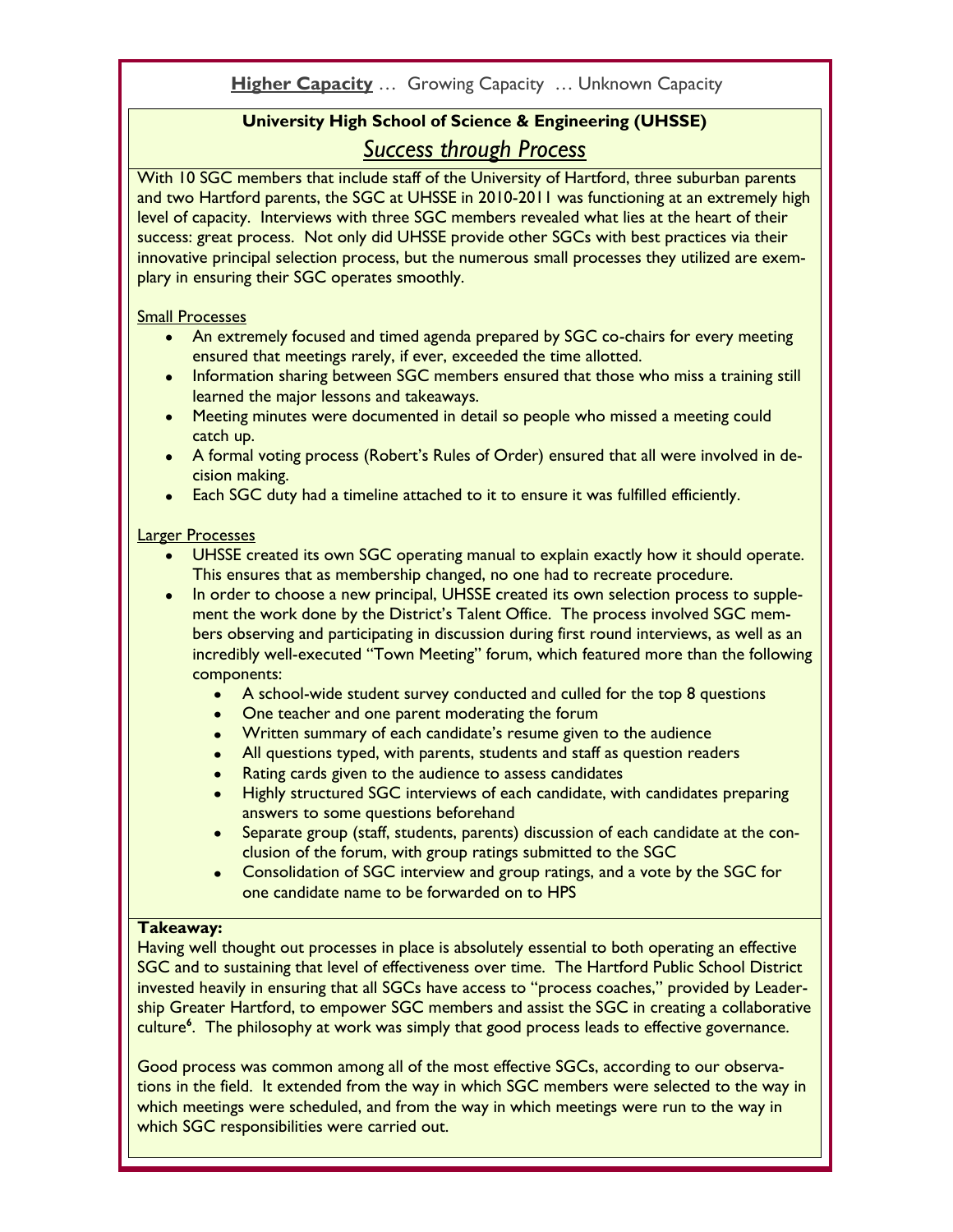#### Higher Capacity … **Growing Capacity** … Unknown Capacity

## **E.B. Kennelly Elementary School** *Principal-Led Success*

In its second year, Kennelly's 12-member school governance council was one that both teachers and parents clamored to get a seat on. With Principal Dart's departure this summer and many SGC members' term limits expiring, the challenge facing Kennelly next year is two-fold:

- 1. To seamlessly transition a new principal and new members into SGC operations; and
- 2. To take an SGC that has been functioning well thus far to a whole new level of capacity.

Interviews with three Kennelly SGC members highlight the impressive status that Kennelly's SGC – and many others in Hartford – have achieved, but must still enhance in order to reach the optimum level of site-based management.

#### Great Marketing

- Principal Peter Dart recognized the confusion that both teachers and parents had in distinguishing the responsibilities of the SGC from those of the School Improvement Team and other school committees. To address this, he created a "Decision-Making Continuum," which spelled out how to lodge - and resolve - concerns, depending on the issue.
- Seeking to establish the authority of Kennelly's SGC, Principal Dart placed the largest issues under the purview of the SGC, immediately increasing the level of interest that both teachers and parents had in participating on the SGC.
- While certain changes set in motion by the Kennelly SGC were well-known to the school community, it bears mentioning that many of the decisions made by the SGC must be better communicated. Oftentimes, the school community was completely unaware of what the SGC is working on, though very interested.

#### High Expectations

- To give the SGC the reputation it deserves, the SGC derived a pact for all members that required two things: (1) maintain 100% confidentiality on budget decisions impacting school staff, and (2) make decisions based on what is in the best interest of the school and not based on any special interests.
- The impact of this commitment was seen when a parent voted for budgetary and programmatic changes at Kennelly that led to resources being taken away from her own child's classroom. Likewise, teachers voted to eliminate positions in one area in order to make room for new positions in reading, where students struggled.
- Further, with all SGC meetings set at the beginning of the year, all council members were expected to maintain 100% attendance.

#### Moving from GOOD to GREAT

- With the Principal still setting the agenda (it is reviewed by the parent co-chair), the SGC was still entirely dependent upon its principal to determine its areas of focus.
- Similarly, when it came time to analyze student data, the SGC was entirely dependent upon the principal's selection and breakdown of data. Principal Dart and SGC members agreed that a new level of accountability for school outcomes could be reached if SGC members had the time and capacity to organize data and set the agenda each month.
- Additionally, while the District-provided budget training was praised, Kennelly SGC members felt more training still was needed to effectively address budget concerns.
- the school and classroom level not to make them experts, but to help them better Lastly, with a lack of knowledge among SGC members of education pedagogy and practice, some SGC members felt that a new area of training should be created in order to bring parents and community members up to speed on effective education practices at understand academic issues and ask the right questions.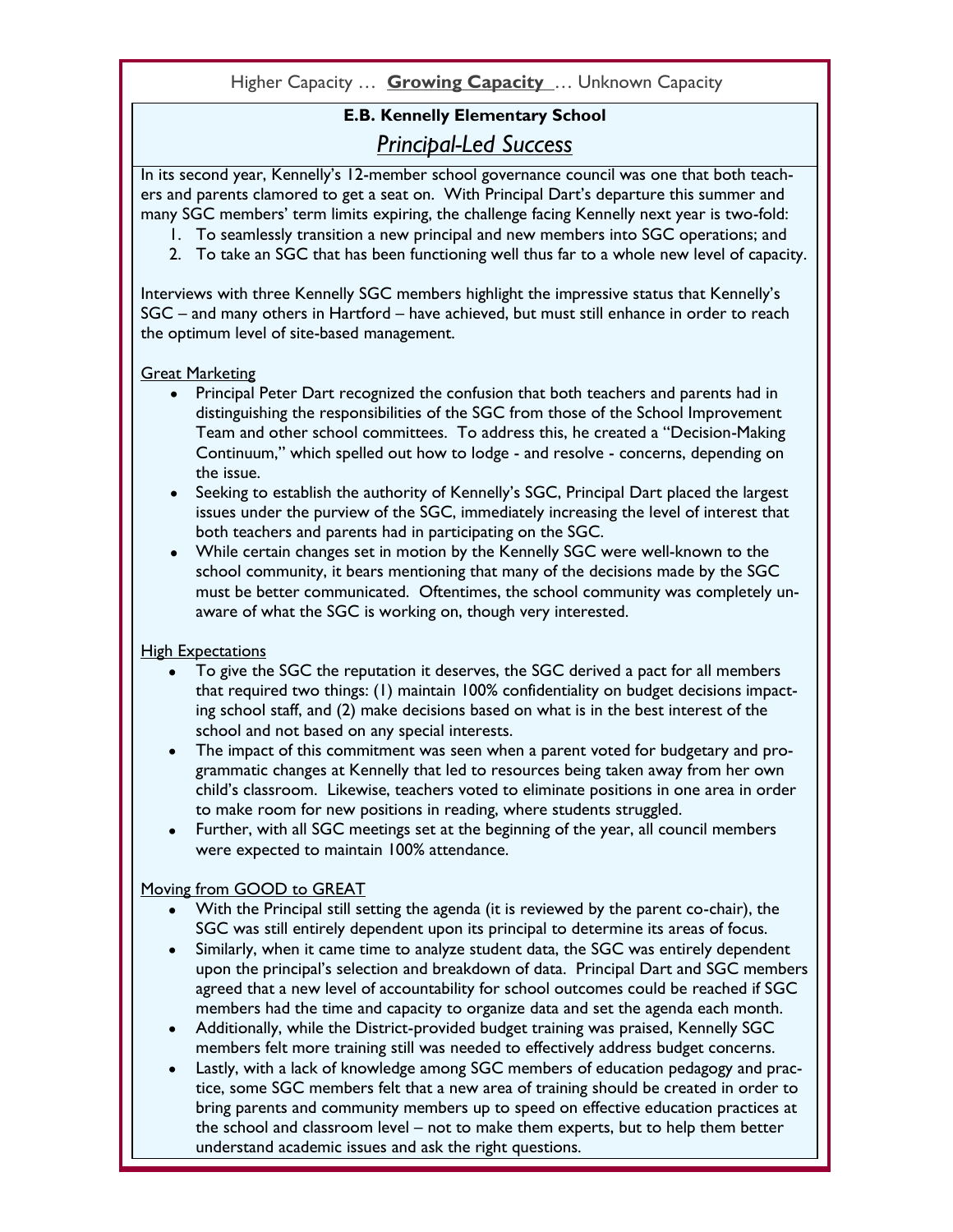#### **Takeaway:**

Kennelly's SGC was a great example of the importance of communicating to the entire school community exactly what an SGC is and does. Only through effective, savvy communication can an SGC gain the reputation that every school wants its SGC to have - a reputation that can impact how easy or hard it is to attract highly committed members each year.

Achieve Hartford! believes that the level of success that the Kennelly SGC has achieved thus far is indicative of the status that many SGCs in Hartford have achieved. They have a highly committed group of teachers and parents willing to put their own interests aside for what's in the best interest of their school; they have a highly committed principal who believes wholeheartedly that having a high-capacity SGC will make the job easier in the long run and the school better by every measure; but, at the same time, they have council members who do not yet have the level of capacity they need in order to drive the direction of their SGC. Meeting agendas, budget discussions, and key data questions continued to be led by the principal.

The reality in Hartford is this: Unlike UHSSE's SGC, where members maintained a high level of comfort with budgets and data, most SGCs in Hartford had members whose capacities to analyze student performance data and school budgets were limited. These SGC members will continue to be in need of great training provided by the District, and in need of principals who can invest time bringing them "up to speed" on what they need to know in order to contribute fully, and for their SGC to reach the optimum level of site based management.

Higher Capacity …Growing Capacity… **Unknown Capacity**

## **Core Knowledge Academy at Milner** *The Parent Recruitment Challenge*

In its first year of SGC operation, Milner had a good number of parental involvement events from which to draw parents in order to fill its SGC. But, with a PTO that had members and good meeting attendance but almost no one willing to take on leadership roles, Principal Richardson knew it might be tough to recruit parents to sit on a governance council. As it turned out, it was even tougher than he thought. Surveying parents at the school's first open house in the fall led to seven interested parents, exactly the number needed to be in compliance with the State's SGC policy - a policy to which they and three other SGCs in Hartford are bound. Meetings got started even before the mandatory January start date, but by January, with a few meetings already under its belt, the council had already lost six of its seven parents, who did not remain active on the SGC. Administrators and teachers faithfully completed the school compact and submitted its budget on time, but did not maintain a "real" SGC. With no shortage of parental involvement at the school, Milner was a great example of the challenge that some schools face in convincing parents to serve on the SGC. The problem - and some potential solutions - are explored below.

**Parent Support Resources at Milner** 

- A fully-staffed Parent Resource Center on the 3<sup>rd</sup> floor
- **GED and ESL classes offered to parents every week**
- A "Parent Institute" program that teaches parents about what their students are learning and how to support their learning at home
- A half-time parent coordinator (Catholic Charities) and a full-time Family Resource Aide
- Multiple events throughout the year, including Back to School Night, Bingo, Coffee Time with the Principal, Open House, Dinner and a Movie, etc.

**Parent Involvement Outcomes** 

- Well-attended parent teacher conferences
- Great attendance during open houses, talent shows and student presentations
- Great use of Adult Ed and ESL classes
- 12 Large (40 member) PTO with well-attended meetings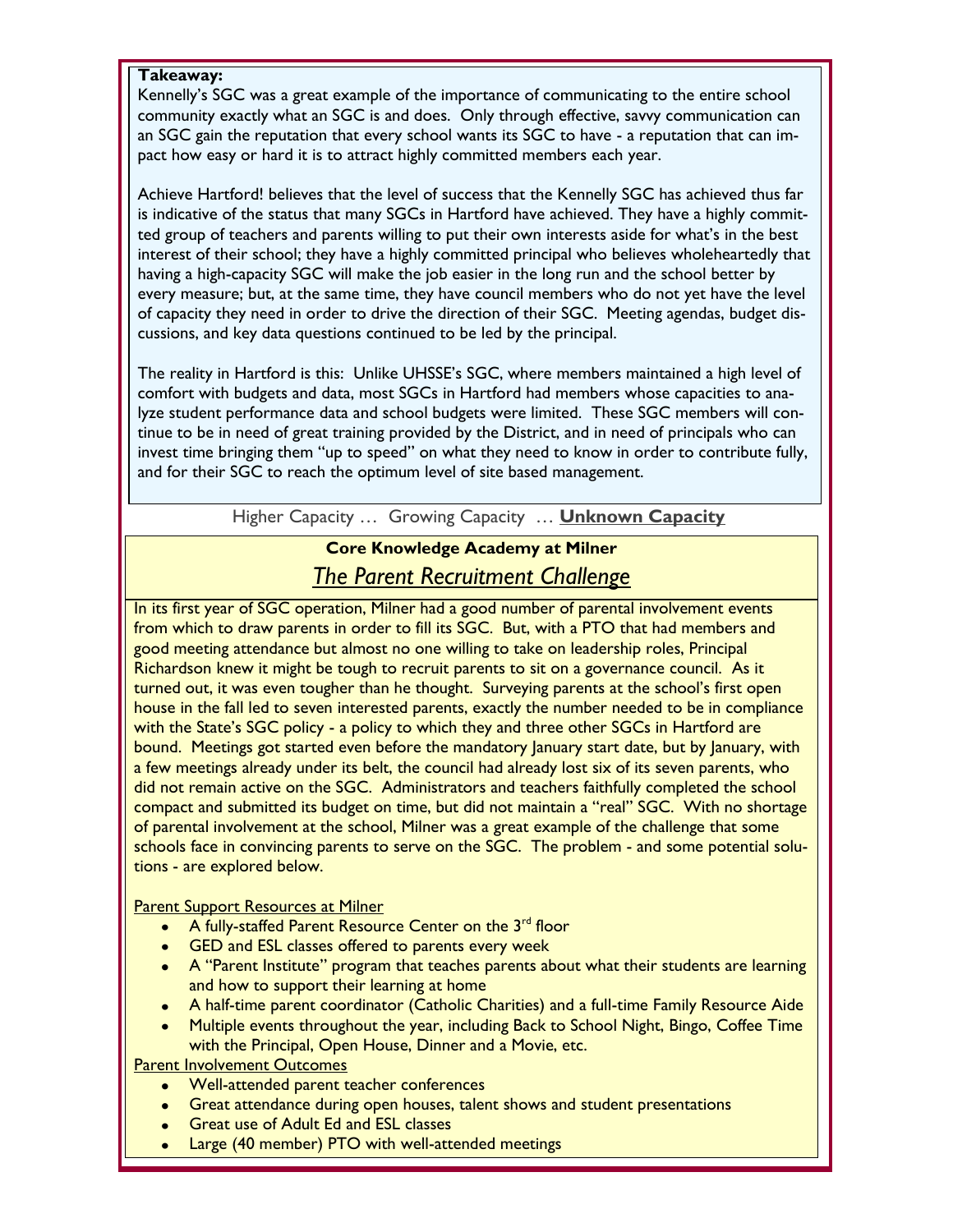**Underlying Issues to Address** 

- Parents may have lacked the comfort and confidence level needed to take on a leadership role – whether as an officer in the PTO or as a member of the SGC
- Families are very transient and thus may not have been fully invested in the school, as demonstrated by the many parents each year that leave the Milner neighborhood (Only 12 of the 45  $8<sup>th</sup>$  graders this past year at Milner had attended Milner in the  $3<sup>rd</sup>$  grade)
- The formality of an SGC could also be a turn-off to parents, who were used to being  $\bullet$ parents, not "governors" of the school
- While love for their children may draw parents to all the other family-related events at Milner, perhaps parents need more than intrinsic motivation to commit the time asked of them in a leadership capacity.

#### Possible Solutions

- Create a stronger pipeline. Asking parents to go from "parents" to "governors" may have been too big a jump. Milner should think about creating a parent training program that lives somewhere in the middle of these responsibilities, focusing on such topics as "How to interpret my student's report card" and "How to spend \$5,000 in Title I money."
- "Piggy back" on popular events. Identify those events that have a high chance of attract- $\bullet$ ing parents and give parents a taste for governance responsibilities by adding a discussion at the end of the event on "How Milner compares to other Hartford Schools."
- Compensate parents for their time. Gift cards have been powerful incentives to parents in the past at Milner, especially around Christmas, and could be used strategically.
- Change the name. By substituting another word for "governance" in the SGC label, a  $\bullet$ different perception could be created that could resonate with parents.
- Use Title I dollars strategically. Think of a way to use Title I dollars at Milner to encourage not just parent participation at events, but parent planning of events, so as to address the need for parental leadership at Milner.

#### **Case Study Takeaways**

Observations from these three case studies and from informal conversations with SGC members reveal two things:

- **1. Some SGCs were more empowered and higher functioning than others; and**
- **2. So much of an SGC's success was dependent upon the principal.**

Site-based management is about people coming together to make informed governance decisions that will improve the quality of education at their school. To be able to contribute fully, SGC members must be present; they must be well-prepared; they must share authority with their principal; and they must be able to work well as a team. The principal plays a key role in all of these areas, and just as not all SGC members maintain the same level of capacity to take on their responsibilities, not all principals maintain the same level of capacity to cultivate a high-functioning SGC.

 $S\tilde{G}C$ s, and they must do this not simply by training  $S\tilde{G}C$  members, but also by training principals. Our three case studies revealed three principals who all believe in the power of a high-capacity SGC to impact student achievement—and who invested significant amounts of time in cultivating a high-capacity SGC. While it is clear to us from our observations that most principals had a real desire to educate, empower and share leadership with their SGC members, not all principals fully bought into this. Because an empowered SGC requests more data and more budget scenarios from the principal, perhaps some principals prefer not to have an empowered SGC. Or, perhaps their school is running well enough without an empowered SGC, in their eyes. Regardless of the rationale, if the District believes that high-functioning, empowered SGCs lead to and help sustain high student achievement, they must address the varying levels of empowerment that exist among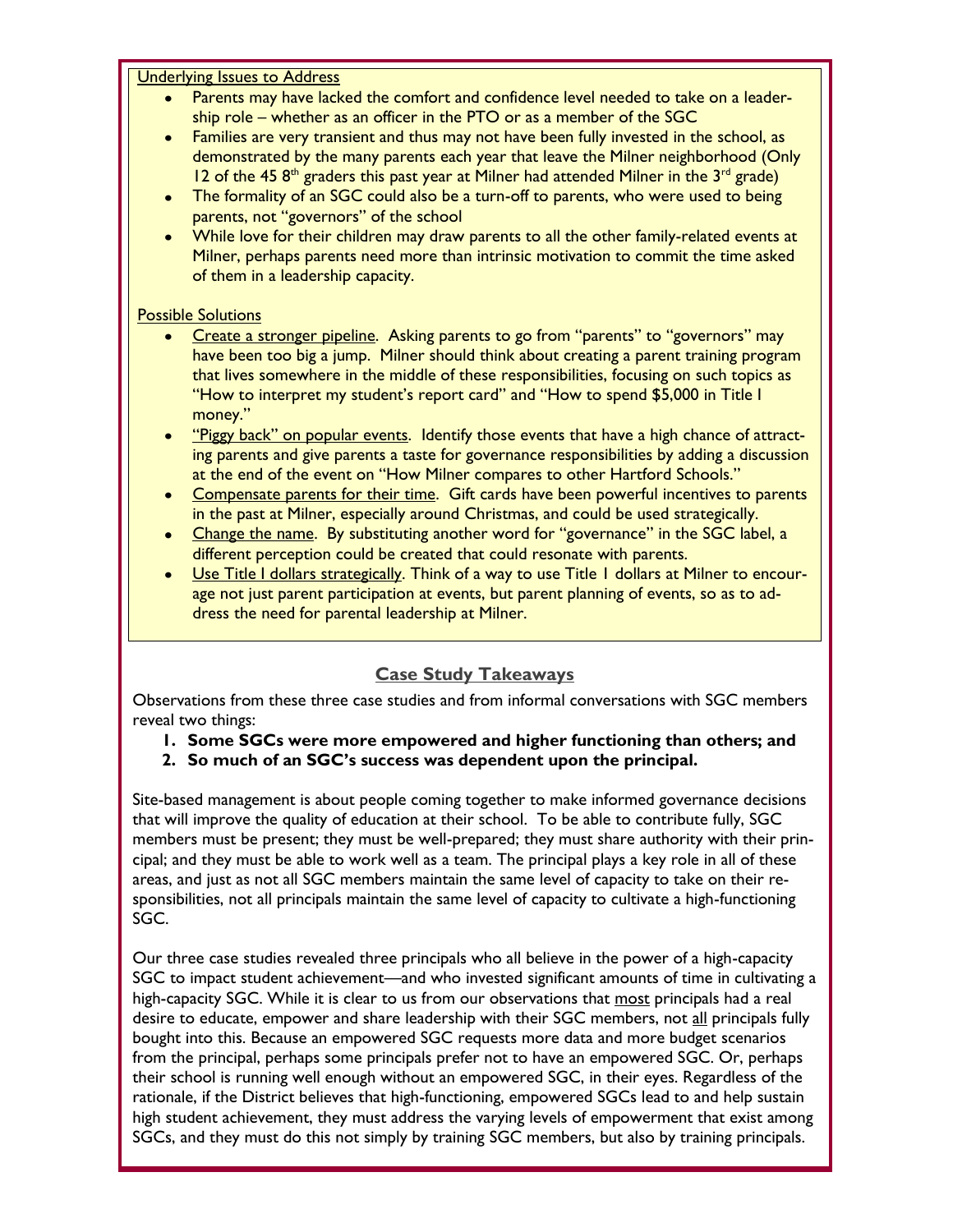## **Commentary and Recommendations**

In 2010-2011, the second year of implementation, 40 out of 47 schools in Hartford operated SGCs, with a total of 378 members, while the District increased its capacity to support SGCs by:

- Hiring an SGC Coordinator and tasking her with the creation of an SGC Handbook, the systematic collection of data related to policy compliance, the internal evaluation of SGCs which included a ranking system, clear communication related to expectations of SGCs, and the facilitation of trainings and networking sessions.
- Investing in a variety of training mechanisms and tools to help SGC members old and new - build their capacity to contribute to the improvement of their schools.

As a result of this, Year 2 of SGC implementation yielded impressive results, which included:

- SGC members feeling more prepared to analyze student data and school budgets this year
- 85% of SGCs completing the majority of their responsibilities
- 100% of new SGCs participating in at least four trainings
- Greater than 50 participants at each of the five content-specific trainings
- SGCs providing very high levels of site based management within almost all 40 schools

Areas of improvement will continue to center around the recruitment of parents (only 63% of SGCs reached compliance levels) and the fact that some SGC members still do not feel they are empowered to affect real change at their school. The following table represents recommendations for improving SGC implementation in Year 3 and beyond, categorized into five important areas:

| Data Tracking                     | While there is now a process for data collection in place at central office, a system<br>should be put in place whereby SGC co-chairs submit membership data and data on<br>the completion of duties electronically after every meeting so that the District can<br>gauge the performance of SGCs at multiple times throughout the year.                                                                                                                                                                                    |
|-----------------------------------|-----------------------------------------------------------------------------------------------------------------------------------------------------------------------------------------------------------------------------------------------------------------------------------------------------------------------------------------------------------------------------------------------------------------------------------------------------------------------------------------------------------------------------|
| Communication                     | At the school level, publicizing council member make-up, contact information, meeting<br>times and locations, and agenda items would be helpful for stakeholders within the<br>school community to engage with SGCs and monitor progress.                                                                                                                                                                                                                                                                                   |
| <b>Recruitment</b><br>of Parents  | The District should focus resources and technical assistance at those schools that con-<br>tinue to struggle to attract parents. The recruitment of parents will only become<br>more difficult when State policy provisions requiring seven parents take effect.                                                                                                                                                                                                                                                            |
| Principal<br><b>Training</b>      | Because school leaders are so key to the success of SGCs, the District should create a<br>training that emphasizes empowering SGC members to take leadership roles. The<br>training should be led by principals who will motivate their colleagues in this regard.<br>Because school budgets still represent an area that SGC members want more training<br>in, the District should create a training of principals to demonstrate the best way to<br>bring SGC members "up to speed" on the budgeting process in Hartford. |
| <b>School</b><br><b>Promotion</b> | The District should encourage principals to utilize their SGCs to a much higher degree<br>in order to strategize and execute successful school marketing campaigns. Parents on<br>the SGC are uniquely attuned to the best techniques for engaging new families.                                                                                                                                                                                                                                                            |

While areas for improvement persist, the vast majority of 2010-2011 SGCs were strong decisionmaking bodies, with members empowered to effect positive change at their schools. Given statewide implementation of SGCs, Hartford's early success provides a number of best practices. With so many parents and community members taking part in substantive ways, Hartford is on course to establish a national model for district-wide implementation of SGCs.

*Endnotes*

**<sup>1</sup>**. Reynolds, Larry J. 1997. Successful Site-Based Management. Thousand Oaks, CA: Corwin Press.

**<sup>2</sup>**. David, Jane L. 1994. "School-Based Decision Making: Kentucky's Test of Decentralization." The Phi Delta Kappan 75 (9): 706-12 [http://www.jstor.org/stable/20405209.](http://www.jstor.org/stable/20405209) **3.** Wohlstetter, Priscilla. 1995. "Getting School-Based Management Right: What Works and what Doesn't." The Phi Delta Kappan 77 (1): 22-6 [http://www.jstor.org/](http://www.jstor.org/stable/20405479) [stable/20405479.](http://www.jstor.org/stable/20405479)

**<sup>4</sup>**. Parker, Kirsten, and Kenneth Leithwood. 2000. "School Councils' Influence on School and Classroom Practice." Peabody Journal of Education 75 (4, Educational Accountability Effects: An International Perspective): 37-65 http://www.jstor.org/stable/1493052

<sup>14</sup> **5.** Wohlstetter, Priscilla, Roxane Smyer, and Susan Albers Mohrman. 1994. "New Boundaries for School-Based Management: The High Involvement Model." Educational Evaluation and Policy Analysis 16 (3): 268-86 [http://www.jstor.org/stable/116440.](http://www.jstor.org/stable/116440)

**<sup>6.</sup>** www.leadershipgh.org/programs/consulting-training/schoolgovernance.html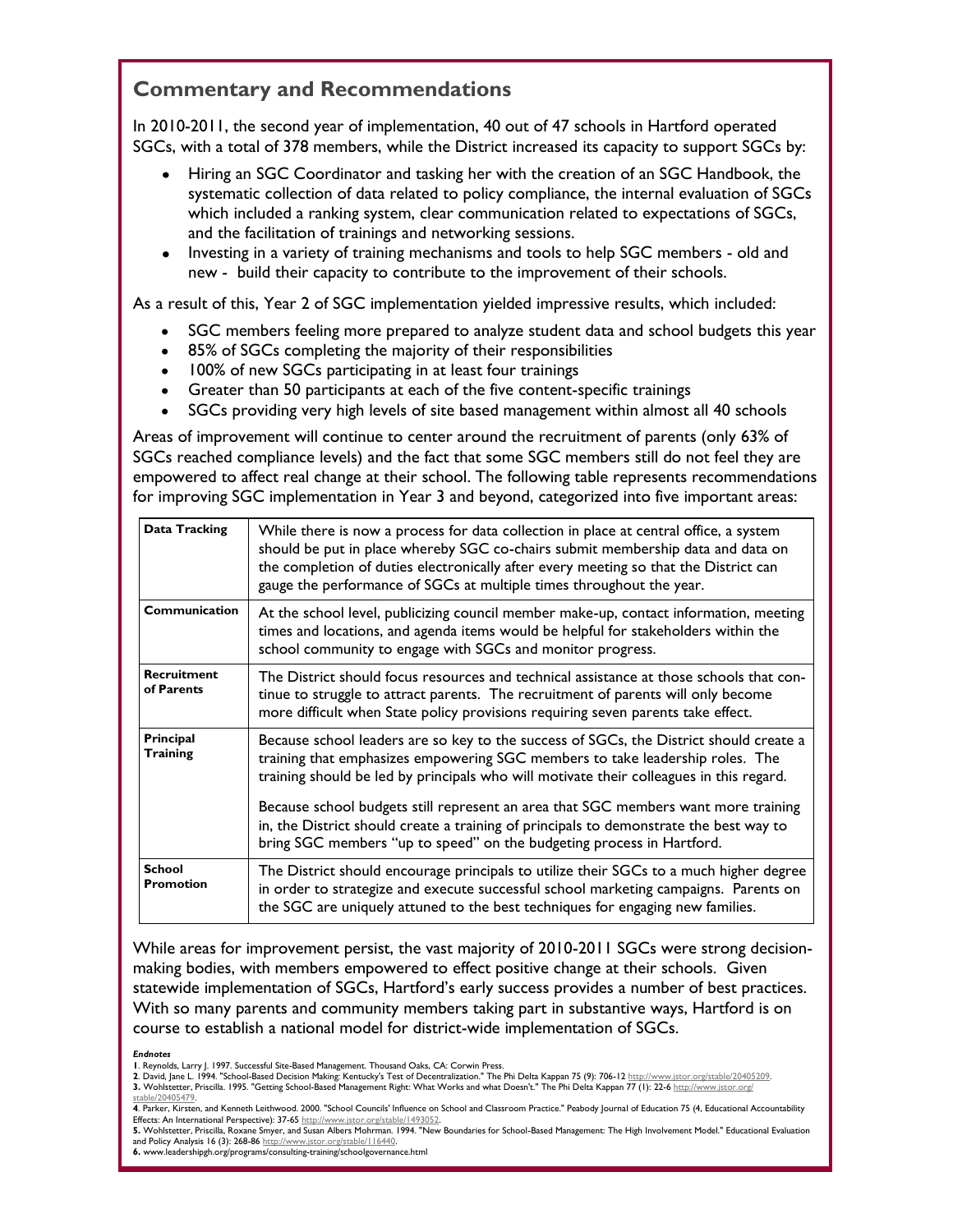| 2011 SGC Membership Level Compliance                 |                      |              |            | <b>Insert A</b> |
|------------------------------------------------------|----------------------|--------------|------------|-----------------|
| <b>School</b>                                        | # of Members         | # of Parents | % Parents  | Compliance      |
| <b>Adult Education Center</b><br>$\mathbf{1}$        | as of June 2011<br>9 | n/a          | n/a        | (Yes/No)<br>n/a |
| America's Choice @ SAND<br>2                         | 6                    | $\mathbf{2}$ | 33%        | No              |
| lAnnie Fisher Montessori<br>3                        | 6                    | 3            | 50%        | Yes             |
| Breakthrough<br>4                                    | 8                    | 5            | 63%        | Yes             |
| Breakthrough II<br>5                                 | 10                   | 6            | 60%        | Yes             |
| <b>Bulkeley Lower/Upper</b><br>6                     | 7                    | 3            | 43%        | No              |
| <b>Classical Magnet</b><br>7                         | 8                    | 4            | 50%        | Yes             |
| CommPACT at MD Fox<br>8                              | 5                    | I            | 20%        | No              |
| <b>Culinary Arts Academy</b><br>9                    | 8                    | 3            | 38%        | No              |
| 10 Engineering and Green Technology                  | 5                    | 2            | 40%        | No              |
| <b>Global Communications</b><br>11                   | 9                    | 5            | 56%        | Yes             |
| 12 Hartford Magnet Middle School                     | 12                   | 6            | 50%        | Yes             |
| 13 High School Inc.                                  | 13                   | 5            | 38%        | No              |
| 14 Kennelly Elementary                               | 12                   | 6            | 50%        | Yes             |
| 15 Kinsella Magnet for Performing Arts               | 4                    | 8            | 57%        | Yes             |
| 16 Latino Studies Academy at Burns                   | n/a                  | n/a          | n/a        | n/a             |
| 17 Law & Government Academy                          | 10                   | 5            | 50%        | Yes             |
| 18 Naylor Elementary                                 | 9                    | 5            | 56%        | Yes             |
| 19 Noah Webster MicroSociety                         | 12                   | 6            | 50%        | Yes             |
| 20 Nursing Academy                                   | 10                   | 5            | 50%        | Yes             |
| 21 Parkville Community School                        | 9                    | 4            | 44%        | No              |
| 22 Pathways To Technology                            | 9                    | 5            | 56%        | Yes             |
| 23 Rawson Elementary                                 | 8                    | 3            | 38%        | No              |
|                                                      | 8                    | 4            | 50%        | Yes             |
| 24 Simpson-Waverly Elementary                        | 3                    | 8            | 62%        | Yes             |
| 25 Sport and Medical Sciences Academy                |                      |              | 50%        | Yes             |
| 26 University High School of Science & Engineering   | 10<br> 4             | 5<br>6       | 43%        | No              |
| 27 West Middle Elementary                            |                      |              |            |                 |
| 28 Wish Elementary                                   | 7<br> 4              | 3<br>8       | 43%<br>57% | No              |
| 29 Annie Fisher STEM                                 |                      |              |            | Yes             |
| 30 Asian Studies Academy at Dwight/Bellizzi          | 12                   | 7            | 58%        | Yes             |
| 31 Betances Early Reading Lab                        | $\mathbf{H}$         | 6            | 55%        | Yes             |
| 32 Burr Elementary                                   | $\overline{10}$      | 5            | 50%        | Yes             |
| 33 Clark Elementary                                  | $\overline{13}$      | 8            | 62%        | Yes             |
| 34 Core Knowledge Academy at Milner                  | 13                   | 6            | 46%        | No              |
| 35 Journalism & Media Academy                        | 8                    | 3            | 38%        | No              |
| 36 Maria Sanchez Elementary                          | 10                   | 5            | 50%        | Yes             |
| 37 Martin Luther King                                | 15                   | 7            | 47%        | <b>No</b>       |
| 38 Mary Hooker Environmental Sciences                | 6                    | 4            | 67%        | Yes             |
| 39 McDonough Elementary (Now Expeditionary Learning) | 8                    | 4            | 50%        | Yes             |
| 40 Rawson Middle Grades Academy                      | 7                    | 2            | 29%        | No              |
| <b>Average</b>                                       | 10                   | 5            |            | 63%             |

#### The last 12 SGCs listed are those that are "new," launched in 2010-2011.



15 \*Data from the Latino Studies Academy at Burns is not included because the SGC was reconstituted half-way through the year.